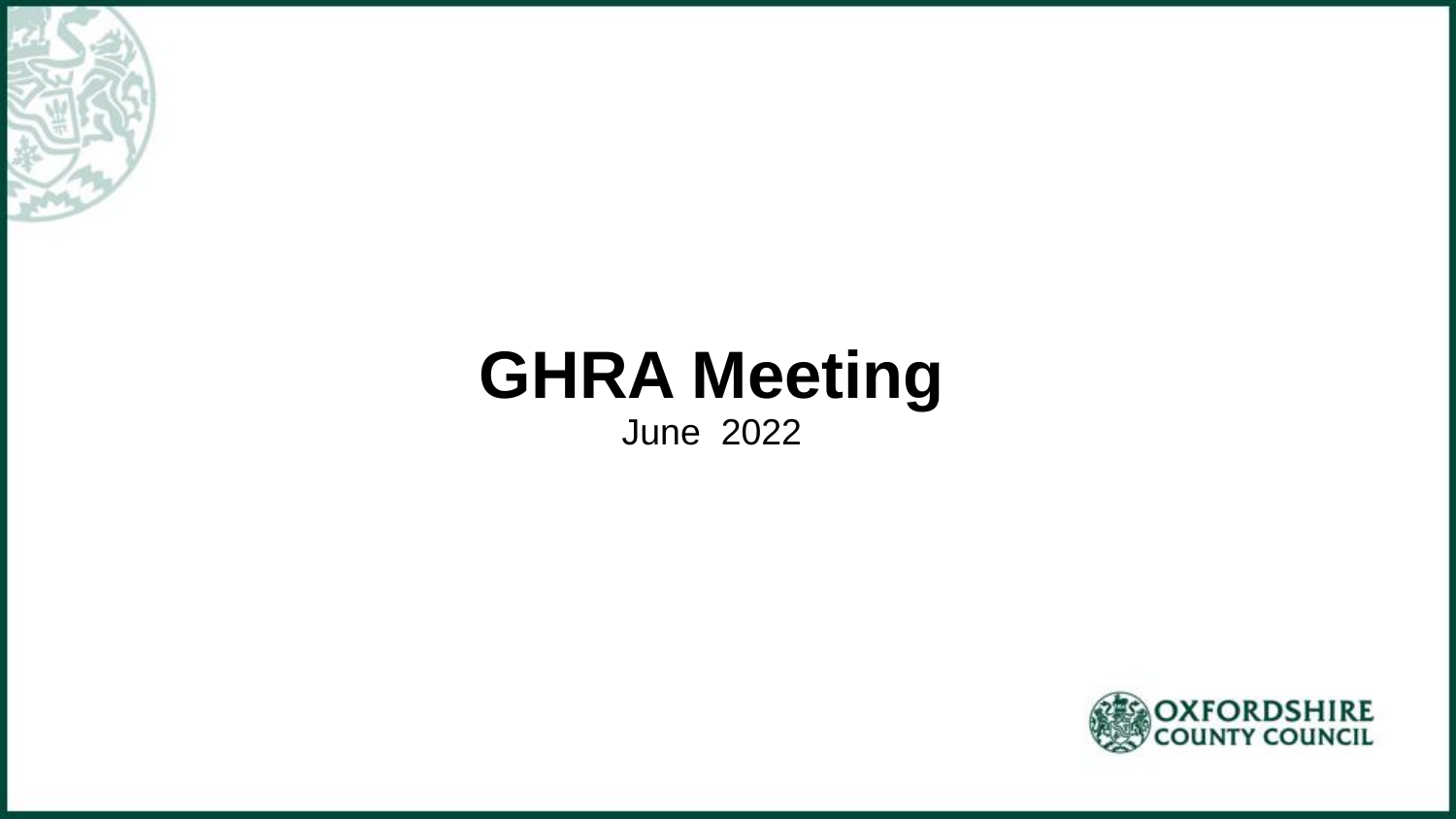# **Schemes**

- London Road cycle improvements short-term using Graven Hill s106 funding (£500k)
- London Road cycle improvements bid for additional funding
- EWR and the London Road level crossing and wider mitigation package/first milelast mile measures to the station
- A41 junctions eastern side of Bicester Ploughley Road and Pioneer Road
- A41 eastern side of Bicester cycle facilities from county boundary to Rodney House roundabout
- A41 corridor study (including SEPR)
- LCWIP

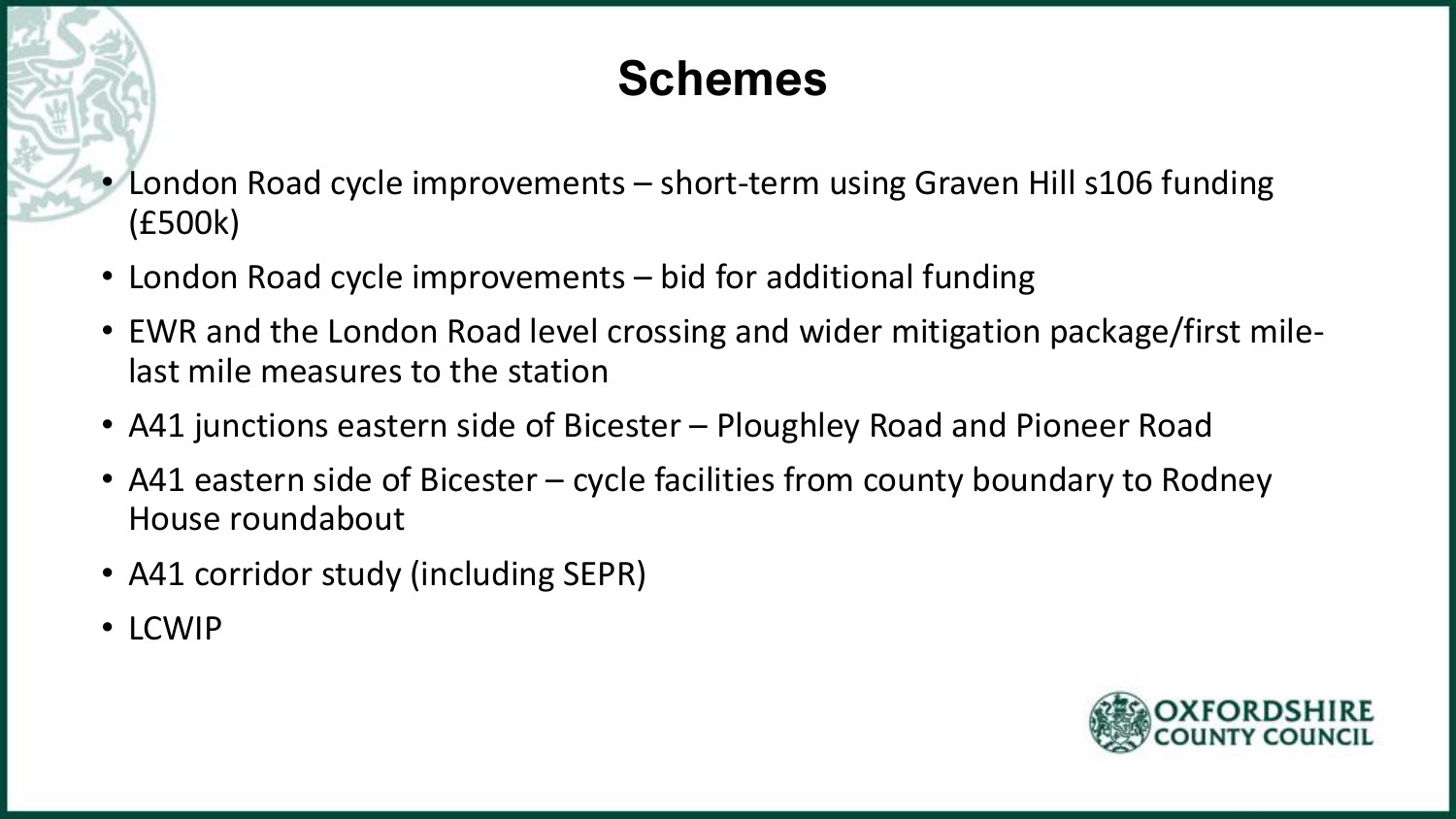# **T3 schemes**

### Status –

- Scheme10 Talisman Rbt to Railway crossing + parallel crossing on Talisman Rbt.
- Scheme 25 A41Ploughley Rb to London Rd- segregated cycle track connecting additional proposals.



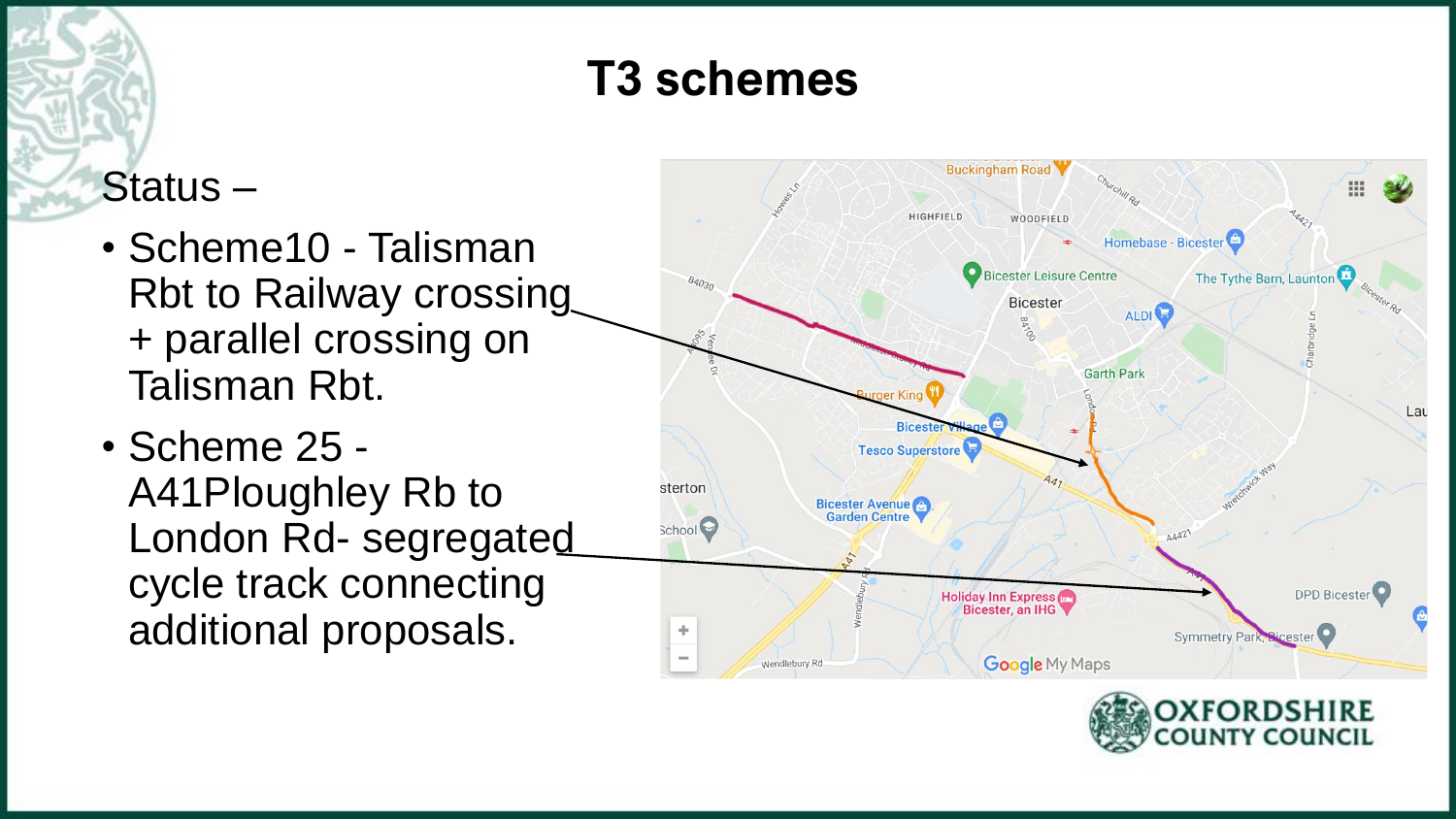### **London Road Cycle Improvements**



*Note -* It is to be noted that the drawings are indicative and are subject to change with consultation with local groups and stakeholders.

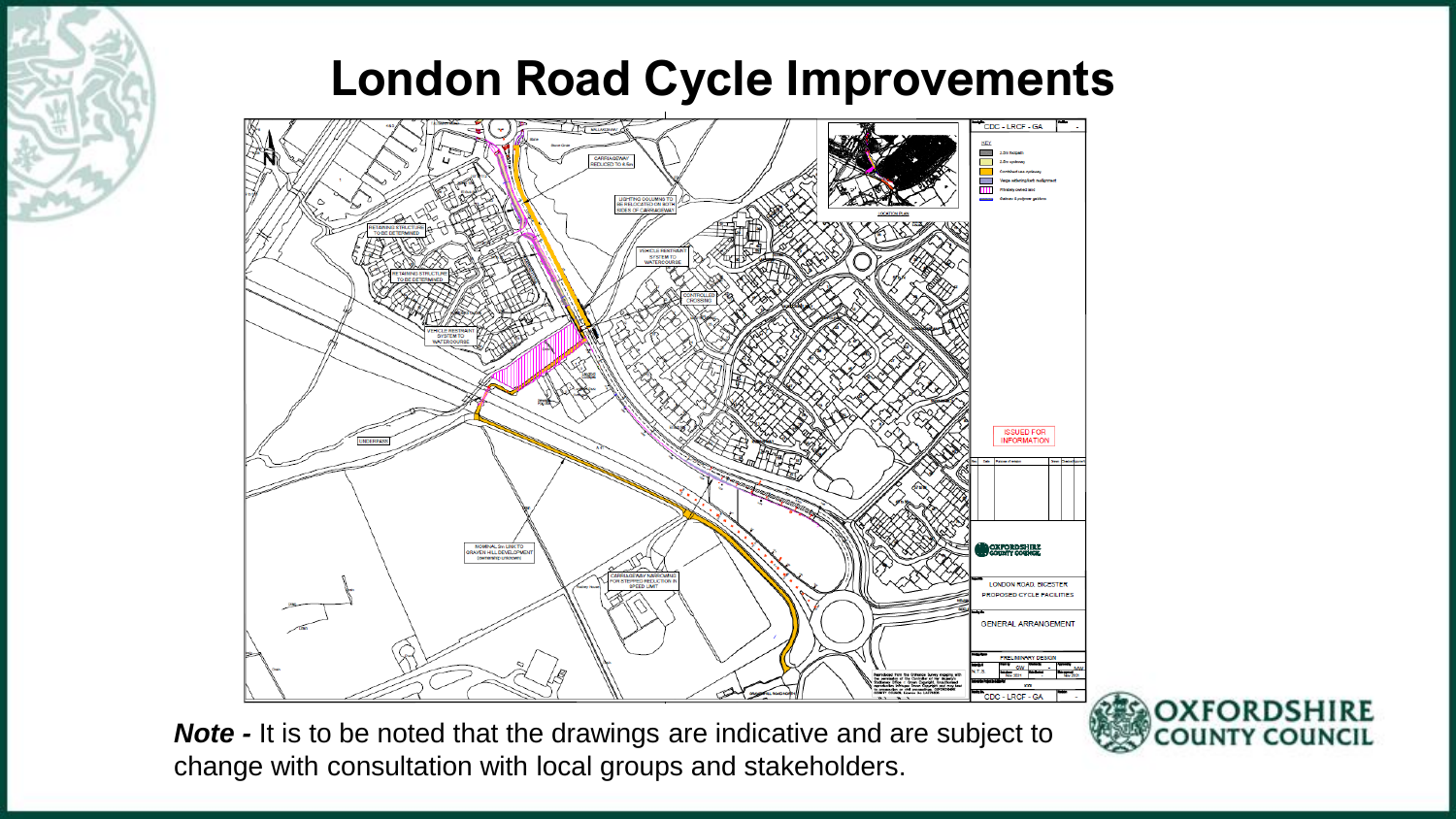**LCWIP**